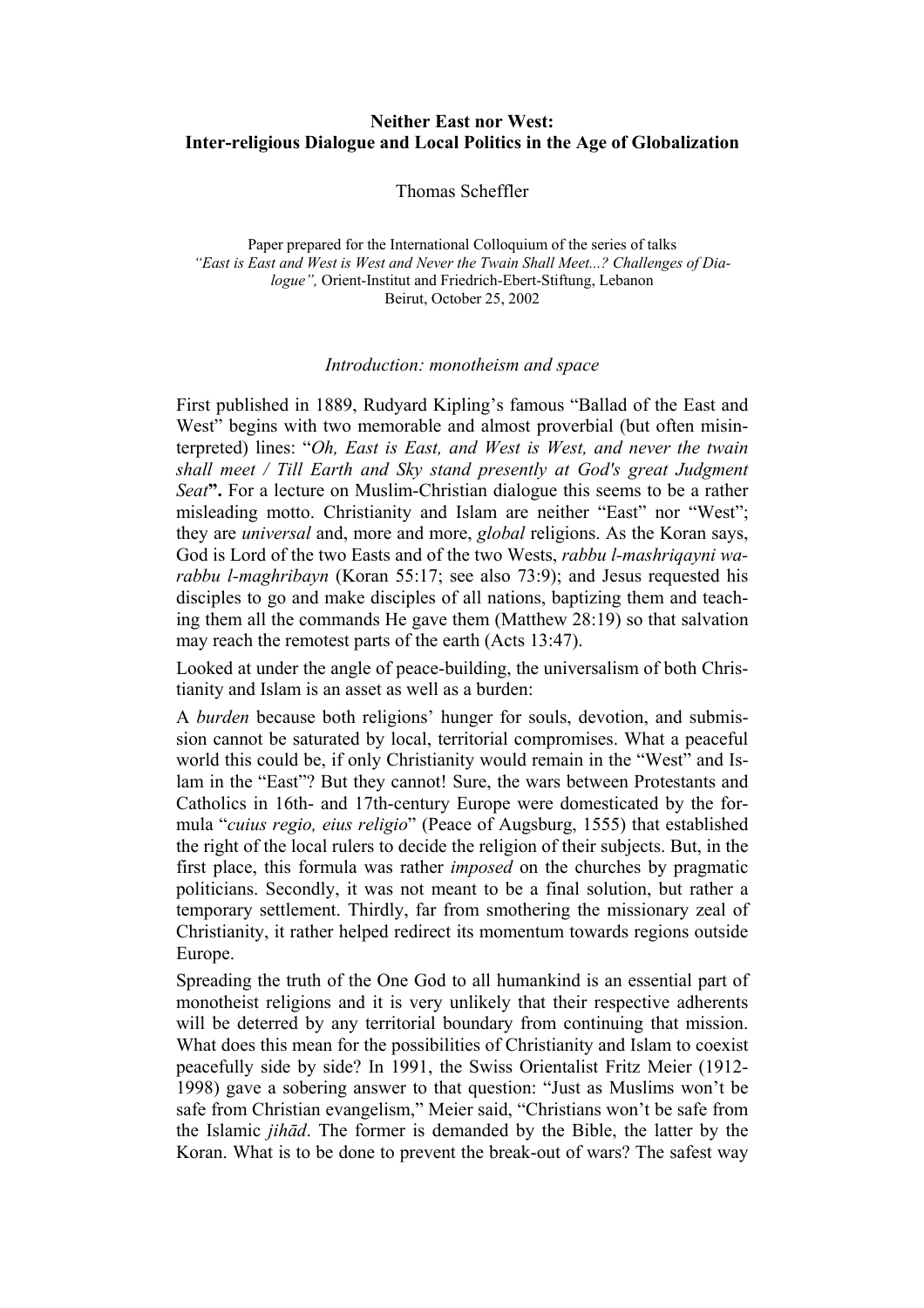probably still is a sufficient military defense."<sup>1</sup> This is perhaps not the kind of answer one would expect from a scholar who had devoted his long and quiet academic life in Basel<sup>2</sup> to the study of Islamic *mysticism*. But it comes quite close to the old peasant proverb: "Good fences make good neighbors."

Fortunately, this is not the whole story. True, the universalist claims of monotheist religions have time and again been used to promote aggressive expansionism. But monotheism also advanced the idea of *universal peace*  among the believers irrespective of their genealogical, regional or national affiliations. Furthermore, the emergence of the idea of *one* universal God was essential to promote the ecumenic idea of *one humankind* in which even unbelievers were considered to be creatures and instruments of the One God. Considering that de-humanizing one's enemies is a way to legitimize merciless warfare, the idea of one universal humankind was a major contribution to humanize inter-human conflicts.

## *Plurality and difference as part of the human condition*

Strictly speaking, it is not the *divine* component of monotheist religion that breeds war, but the *human* one. In the broadest sense, religion may be defined as the field of social acts, ideas and symbols that are linking human behavior to transcendental powers.<sup>3</sup> Monotheist religion, thus, is not just about God, but about man's relation with Him. God is One, but mankind is buzzing with differences, contradictions, and conflicts. The world of God is a *universe*; the world of man as a political being, however, is – as Carl Schmitt once put it – a "*pluriverse*"<sup>4</sup>. Problems arise when the universalism of monotheism is exploited and limited by the particularisms of that human pluriverse.

Plurality in time and space is a constituent part of the human condition. It is acknowledged by both Christianity and Islam as part of God's will. We are creatures of One God, but children of many mothers. In Christianity, the plurality of mankind is theologically reaffirmed by the miracle of the *Pentecost* (Acts 2:1-14), when the disciples of Jesus, filled with the Holy Spirit, suddenly acquired the ability to speak in other languages, so that listeners of many nations heard them speaking each in his native language. And in the first verse of *sūrat an-Nisā'*, the Koran calls the believers: "*wa-ttaqū llāha*  " واتّقوا اللّه الّذى تساءلون به والأرحام" / "*arhāma-l-wa bihi alūna'tasā lladhī* (Koran 4:1), meaning that man should fear and respect *God* (singular) and the *wombs* (*arhām*, plural), i.e., the bonds of blood relationship. In *sūrat al-Hujurāt*, humans are reminded that God created them from a male and female and formed them into nations and tribes so that they may recognize each other (Koran 49:13).

<sup>&</sup>lt;sup>1</sup> Fritz Meier, "Über die umstrittene Pflicht des Muslims, bei nichtmuslimischer Besetzung seines Landes auszuwandern," *Der Islam* 68 (1991) 1, pp. 65-86 (p. 82, my translation, T.S.).

<sup>2</sup> On Meier's biography, see Gudrun Schubert, "Fritz Meier (1912-1998)," in: *Zeitschrift der Deutschen Morgenländischen Gesellschaft* 150 (2000) 1, pp. 5-10. 3

<sup>&</sup>lt;sup>3</sup> See Thomas Scheffler, "Religion, Violence, and the Civilizing Process: The Case of Lebanon," in: Jean Hannoyer, ed., *Guerres civiles: Economies de la violence, dimensions de la civilité*", Paris/Beyrouth: Karthala/CERMOC, 1999, pp. 163-85 (p. 163). 4

Carl Schmitt, *Der Begriff des Politischen. Text von 1932 mit einem Vorwort und drei Corollarien*, Berlin: Duncker & Humblot, 1963, p. 54.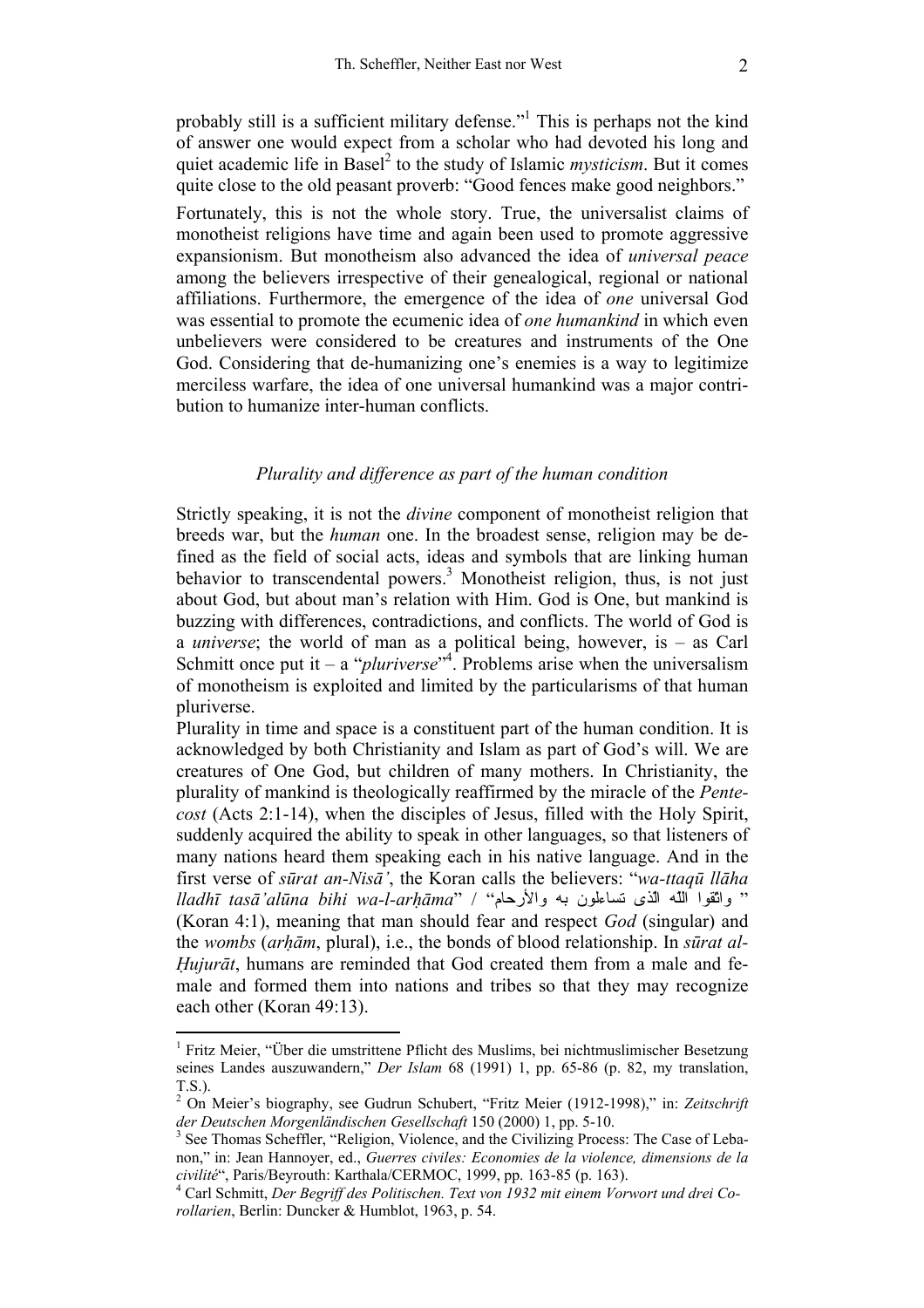### *Religion and political power*

Religion becomes an element of particular human power politics as soon and wherever its '*vertical*' links between humans and God are used to create '*horizontal*' bonds between humans and humans. Wherever 'vertical' links to transcendental powers are considered to be a source of success and salvation, they have been one of the most powerful incentives to bring people together, to make them meet in the same rituals and places, follow the same calendar, to eat together, marry one another and breed children together. It is this community-building potential that makes religion a basic element of power relations to be reckoned with even by the most agnostic politician.

As a community-building power, religion is confined by the *spatial* limits of inter-human communication. For the purposes of this paper, we may distinguish between a *local space*, where people regularly communicate on a face-to-face basis and know one another by personal experience, and, on the other hand, several spheres of *wider space* (for instance, provinces, regions, states, empires, the inhabited world as a whole, and the cosmos)  $-$  i.e., spheres to which people relate via intermediate channels, such as hearsay, rumors, messengers, delegates, governors, newspapers, books, television, etc. In early human history, the local dimension was the predominant and almost only dimension of human life. But in the course of history, matters have become nearly reversed, and the local sphere is now everywhere overdetermined by its wider social and political contexts, be it national, macroregional, or global ones.

### *Three traditional levels of inter-religious* "*dialogue*"

What does this mean for the possibilities and limits of inter-religious dialogue? If we mean by inter-religious "dialogue" any form of non-violent interaction between adherents of different faiths, the range of possible types of dialogue becomes indefinitely large, at least in theory. For the purposes of this talk, however, it may be sufficient to distinguish between three categories of actors:

- (i) the local population, i.e., the people whose mental map was mainly formed by face-to-face interaction with other people living next to them in the villages, valleys, and towns they inhabited;
- (ii) the political rulers of the overarching political units; and
- (iii) the religious specialists of the different religions: priests, prophets, churchmen, religious scholars, etc.

Without going into historical detail here, I would argue that in the Middle East as well as in Europe, the readiness to tolerate other gods, rituals, and creeds was greatest on the local level and – to a lesser degree – on the level of the rulers.

On the *local* level, sharing sacred sites with members of other religions, participating in other religions' feasts and rituals, and praying to saintly figures of other religions, has had a long tradition in the Middle East. The readiness to live side by side with adherents of other religions in the same village was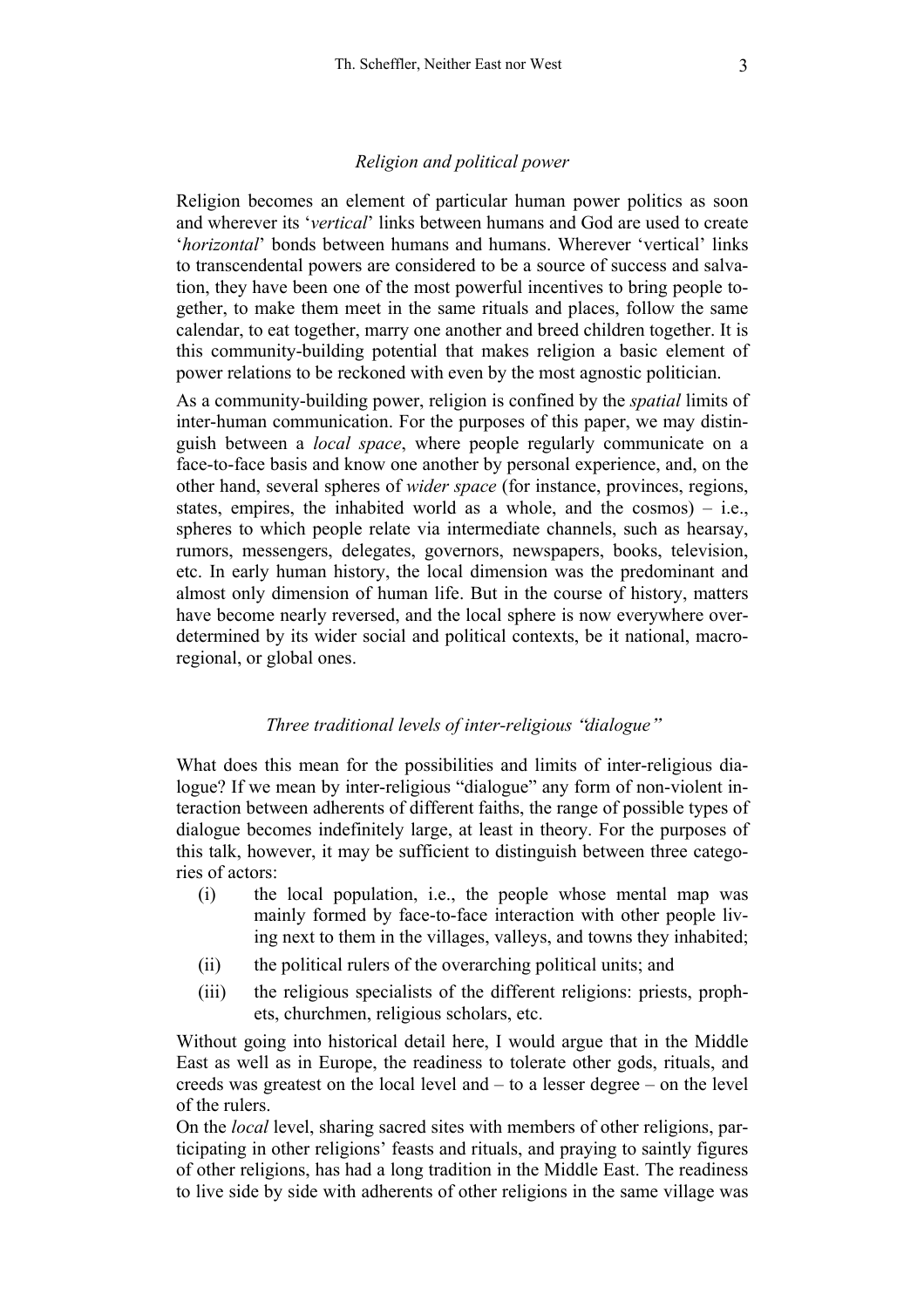more a question of personal trust and time-tested relations than of theological purity.

*Rulers,* too, were often inclined to turn a blind eye on religious heterodoxy in their country as long as their subjects paid their taxes, refrained from riots, and did not conspire with foreign rulers. By and large, their attitudes towards adherents of other faiths depended more on the pragmatic imperatives of power consolidation than on personal piety. The reasons that made Roman emperors adopt Christianity were probably not that different from the reasons that made Henri IV of France convert from Protestantism to Catholicism, or persuaded the Shihāb Emirs of Lebanon to switch from Sunni Islam to the Maronite Church.

For a long time, those who displayed the most rigid and hostile attitude towards any compromise and syncretism in religious matters were usually the professional "representatives" and specialists of religion: priests who were interested in preserving the *ritual* purity of their community, and theologians who, concerned with the *intellectual* purity of their beliefs, tried to develop them into a coherent body of strict norms and unambiguous regulations and, hence, tended to exclude or devaluate deviating norms and regulations.

## *The fourth dimension of dialogue: the global sphere and its limits*

The flourishing industry of inter-religious dialogue as we know it today owes its major impulses to the emergence of a *fourth sphere* that we may call "world society" – a transnational world beyond the realms of local life, political rule and church politics, a sphere whose actors mainly consist of non-government organizations and committed individuals, be it lays, politicians, businessmen, or religious leaders.

We may mention initiatives and institutions such as the World's Parliament of Religions, held in Chicago in 1893, the International Association for Religious Freedom (1900), the Religions of Empire Conference (London 1924), the World Congress of Faiths (London 1936), the Temple of Understanding (1960), the World Conference on Religion and Peace (1970), the Parliament of the World's Religions (Chicago 1993, Cape Town 1999); as well as the many initiatives initiated by transnational bodies like the World Council of Churches, the Middle East Council of Churches, and the Catholic Church after the Second Vatican Council.

The merits of those projects can't be denied: They gave (and give) a voice, an audience, a symbolic visibility, moral encouragement, and (sometimes) resources to peace-loving and open-minded individuals and minorities who have difficulties to be listened to in their own countries and churches. But whatever merits these global-level initiatives may have had, in the following I rather would like to discuss the *limits and obstacles* that the global sphere imposes on inter-religious dialogue.

## *(1) Numbers and negotiations*

The first problem is a technical one: The complexity of dialogue depends not only on the theological-dogmatic differences at stake, but also on the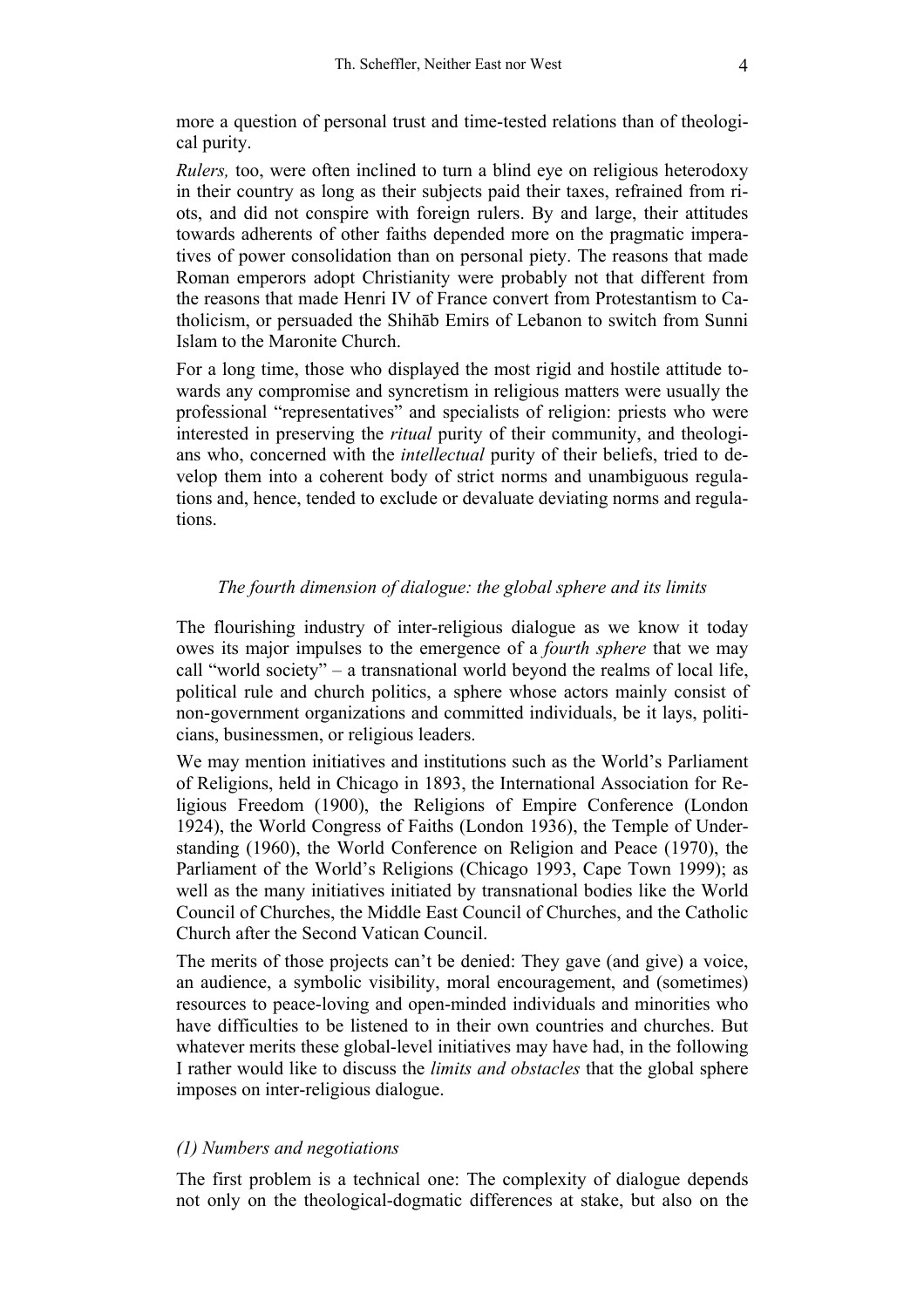number of actors involved. The world of religions is much more complex and much less structured than the world of states. Today, the United Nations Organizations has 190 member states – and more than fifty years of UN history have taught us how difficult it is to build consensus among them, let alone arrive at any meaningful decision. But this is nothing compared to the technical difficulties of interfaith dialogue:

By mid-2000 there were, according to the second edition of the *World Christian Encyclopedia*, "at least 10,000 distinct and different religions across the world".<sup>5</sup> In addition, only few of these religions are as strictly organized as the Roman Catholic Church with the Pope as an identifiable global leader. Most of them are more loosely organized. Not surprisingly, the authority of the official religious and spiritual leaders of these communities is often challenged by all kinds of counter-authorities: dissident priests, local preachers, charismatic lay persons, separatist congregations etc.

As a result, basic prerequisites for dialogue and negotiation remain quite diffuse: Who is supposed to dialogue with whom? Who represents whom and by whose authority?

### *(2) End of the Cold War*

 $\overline{a}$ 

A second problem is the impact of international politics on inter-religious dialogue:

To a considerable degree, the flourishing of Muslim-Christian dialogue initiatives in the 1960s, 1970s, and 1980s has been facilitated by the Cold War between "East" and "West", i.e., between international communism and Western democracies and their respective super-powers, Russia and America. Atheist communism was a common enemy to both Christianity and Islam, and Western governments had every reason to persuade Christian and Muslim religious leaders to postpone their doctrinal differences and focus instead on the battle against Soviet atheism. With the breakdown of communism in the late 1980s, inter-religious dialogue has lost this unifying enemy. The end of the Cold War reduced the pressing need to forge a worldwide multi-faith coalition of believers against organized atheism and increased anew the incentives for inter-religious competition.

### *(3) Globalization and inter-religious competition*

Increasing competition between the world's religions is all the more likely as global capitalism is also eroding the power of the nation-state and the welfare-state, i.e., institutions who, for a long time, had been serious competitors to the power of religious leaders and religious charitable institutions. The decline of the welfare state increases the importance of religious charitable work. Deteriorating standards in public schools and universities help enhance the attraction of religious schools. Social and political insecurity nourishes the longing for absolute, faith-based, certainty. And the more public morals and international law are twisted and mocked at with impu-

<sup>5</sup> David B. Barrett, George T. Kurian, and Todd M. Johnson, eds., *World Christian Encyclopedia: A comparative survey of churches and religions in the modern world*, 2nd. ed., Oxford: Oxford University Press, 2001, vol. 2, p. 4.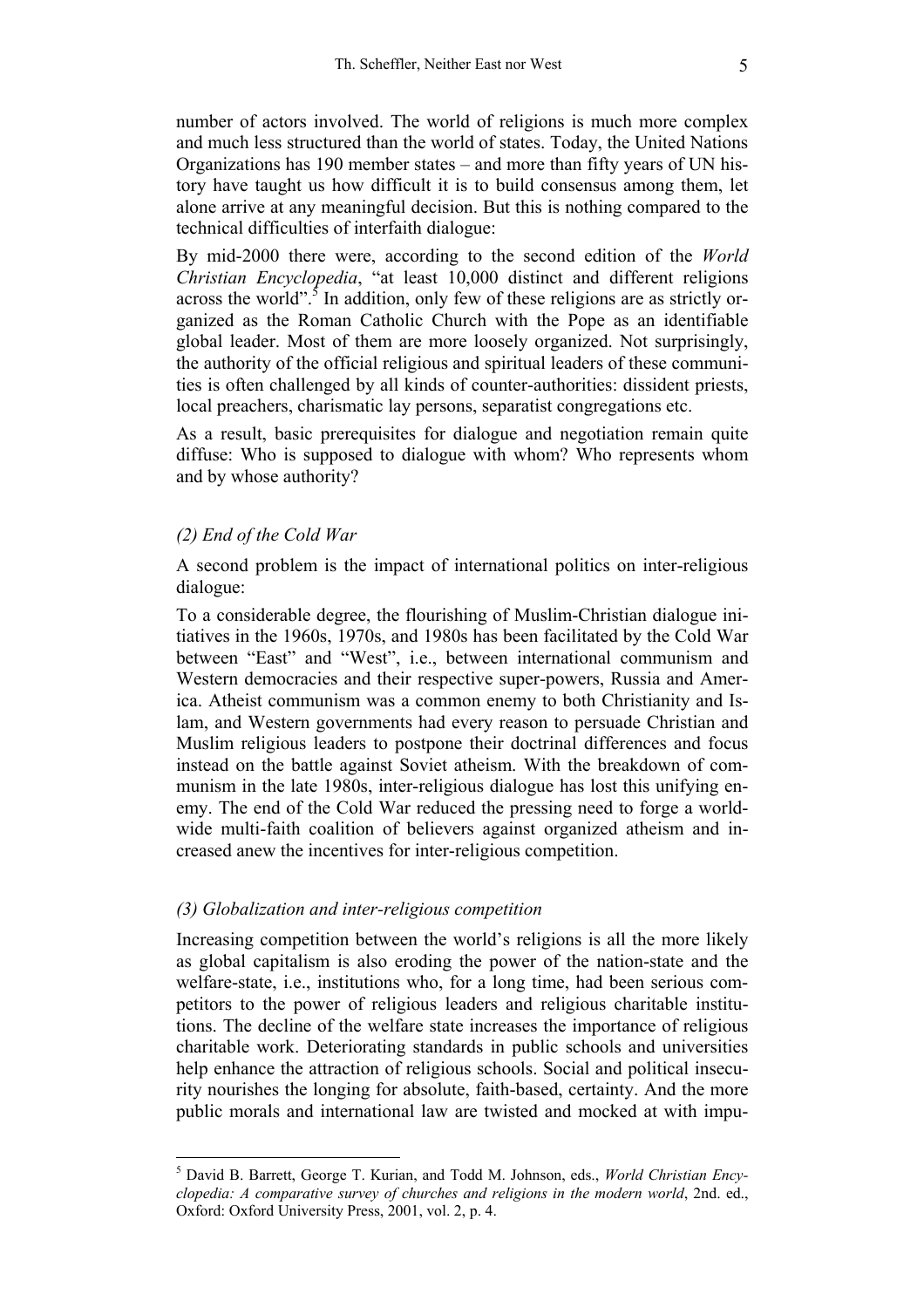nity by ruthless transnational "players", religious bodies might become again the most important defenders of public ethics.

The growing opportunities offered to religious organizations by declining or failing states might lead to increasing inter-religious competition for adherents and converts. Sure, at the most general level, competition is a mechanism of all kinds of 'markets'. It does not necessarily lead to violence – as is shown, for instance, by the competition between Mercedes, Volkswagen or BMW.<sup>6</sup> Competition between different monotheist organizations, however, may turn violent and unforgiving if issues such as poverty, injustice, and oppression are involved.

Unfortunately, due to different demographic fertility rates, the center of gravity of most important world religions is increasingly switching to the countries of the global "*South*" in which precisely these problems – poverty, injustice, oppression, hunger and diseases, etc. – are endemic. Until now, for instance, Christianity has been often taken as a "Western" religion. But, as Philip Jenkins has shown, it is increasingly developing features of a "Southern" religion. According to Jenkins, there will be 2.6 billion Christians in the world in the year 2025, "of whom 633 million would live in Africa, 640 million in Latin America, and 460 million in Asia. Europe, with 555 million, would have slipped to the third place. Africa and Latin America would be in competition for the title of most Christian continent. … By 2050, only about one-fifth of the world's 3 billion Christians will be non-Hispanic Whites."<sup>7</sup>

"Western" and especially European Christianity, due to centuries of domestication by the absolutist state, the nation state and the welfare state, has a reputation to be a particularly quietist, peace-promoting kind of religion, at least at the domestic level. Karl Marx once called it "the opium of the people", comparing it to a strong tranquilizer.<sup>8</sup> But with the "Southernization" of Christianity this might change. Theological innovations like Latin American "Liberation Theology" in the 1960s and 1970s, or the *Kairos* statement of South African Catholic and Protestant leaders of 1985 prove that under conditions of poverty, injustice, and oppression even Christianity might breed less quietist interpretations of religiosity. After all, it is important to remember that monotheist religions are not concerned with keeping *peace* at any price. They are concerned with salvation, i.e., *deliverance from Evil*. Prophetic religion arose out of deep political crises which could not be solved by the political classes.

Another problem intensifying inter-religious tensions is the globalization of information. Today, news about inter-religious clashes in one country are almost immediately broadcast by TV, radio, and internet to many other countries where they may help intensify inter-religious tensions in completely unrelated places.

Last not least, as Roland Robertson once put it, "the globalization process itself – the rendering of the world as a single place – constrains civilizations and

<sup>6</sup> I owe this comparison to Rodney Stark, *One True God: Historical Consequences of Monotheism*, Princeton: Princeton University Press, 2001, p. 118.

Philip Jenkins, *The Next Christendom: The Coming of Global Christianity*, Oxford: Oxford University Press, 2002, p. 3.

<sup>8</sup> Karl Marx, "Zur Kritik der Hegelschen Rechtsphilosophie" [1844], in: Karl Marx and Friedrich Engels, *Werke*, vol. 1, Berlin: Dietz, 1969, p. 378.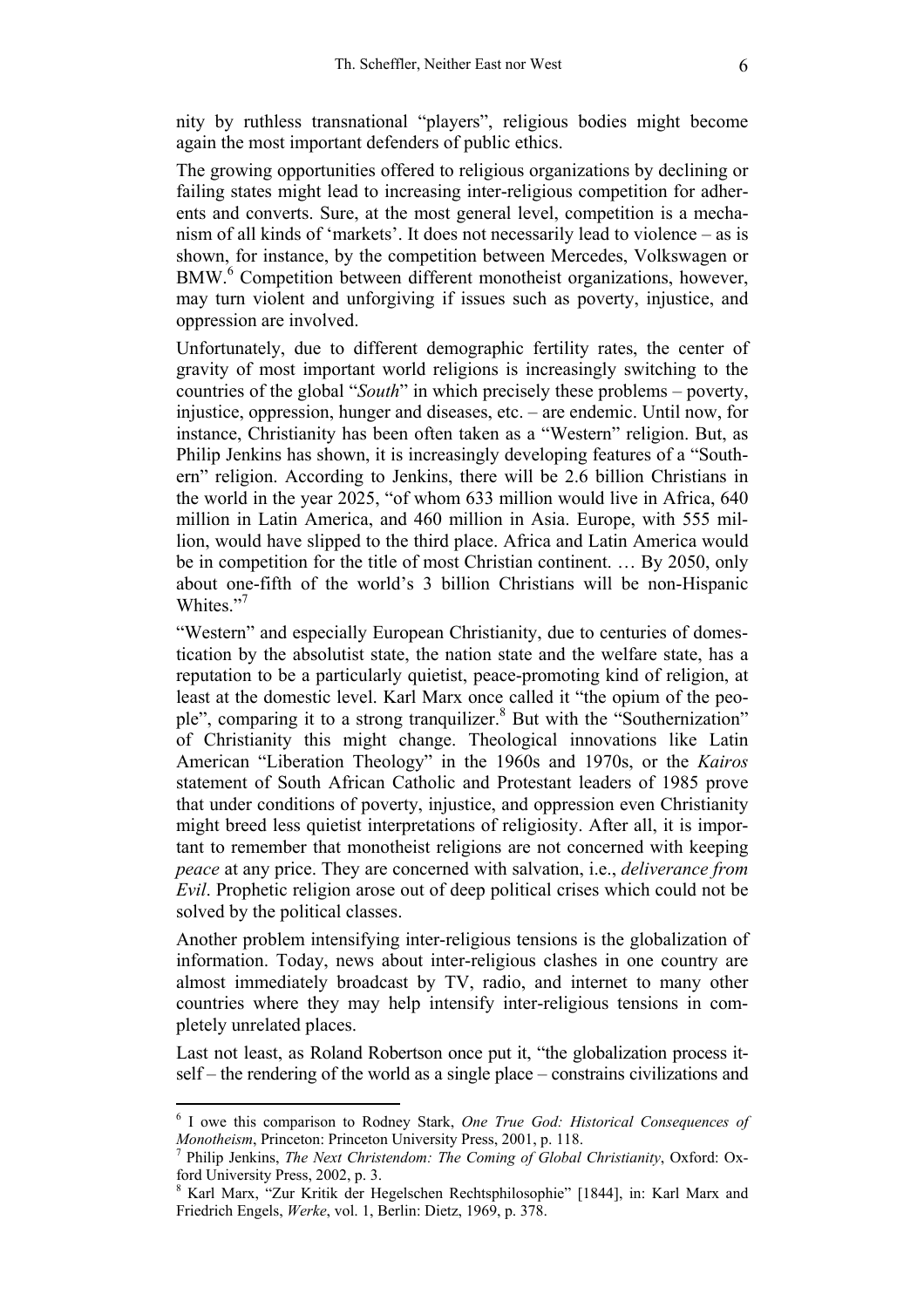societies (including assertive national-ethnic solidarities) to be increasingly explicit about what might be called their *global callings* (their unique geocultural or geomoral contributions to world history). In a nutshell, globalization involves the universalization of particularism, not just the particularization of universalism."<sup>9</sup>

All in all, the global trends of the present world do not augur well for peaceful inter-religious dialogue in the coming decades. Religious communities in countries with a reasonable chance to stabilize peace at the local level are well advised to "*de-globalize*" their local dialogue(s), i.e., to focus on the solution of their local problems without linking them too much to global structures and events.

An important precondition to do this is to develop a mutual understanding of the particularities of the common space they are sharing with adherents of other religions, i.e., to develop an inter-religious "*theology of space*" centered around the question why God made so many religions, denominations, and nationalities coexist in a single land. It is local face-to-face encounters and spatial proximity that may help us best to test and overcome ideological stereotypes and discover the Other's humanness and dignity. This, at least, is the message of Kipling's *Ballad of the East and West* which describes the face-to-face confrontation between the son of a British colonel and a Pathan chieftain at the Afghan/North-West Indian frontier – two men who finally become friends because both of them arrive at respecting their opponent's courage, generosity and manliness: "*But there is neither East nor West, Border, nor Breed, nor Birth, / When two strong men stand face to face, tho' they come from the ends of the earth!*"

### *Lebanon – a laboratory of multicultural coexistence*

De-globalizing dialogue may be a particularly difficult task for Lebanon, one of the most globalized countries of the Middle East and subject to many international pressures. At the same time, however, Lebanon, showcases a completely unique local experience.<sup>10</sup> With 18 officially recognized sects from three monotheist religions, living together on only  $10,452$  km<sup>2</sup> in a conflict-ridden region that for centuries has been a frontier as well as a meeting-place between Christianity and Islam, Lebanon may be considered, as Pope John Paul II put it, as a "terre exemplaire"<sup>11</sup>, a laboratory of multicultural coexistence in a global setting and a seismograph for cultural, economic and political developments in the Eastern Mediterranean.

The model of a tolerant, multi-confessional Lebanon, as Michel Chiha (*Shīhā*) once suggested, would have made the Zionist state of Israel look

<sup>9</sup> Roland Robertson, "Globalization Theory and Civilizational Analysis," *Comparative Civilizations Review* 15 (Fall 1987) 2, p. 21.<br><sup>10</sup> For the following part of my paper see my "Introduction: Religion between Violence and

Reconciliation," in: Th. Scheffler, ed., *Religion between Violence and Reconciliation*, Beirut/Würzburg: Ergon, 2002, pp. 1-27 (pp. 14 ff.).

<sup>11</sup> *Une espérance nouvelle pour le Liban: Exhortation apostolique post-synodale de Sa Sainteté Jean-Paul II aux patriarches, aux évêques, au clergé et à tous les fidèles du Liban*, Cité du Vatican: Libreria Editrice Vaticana, 1997, § 119.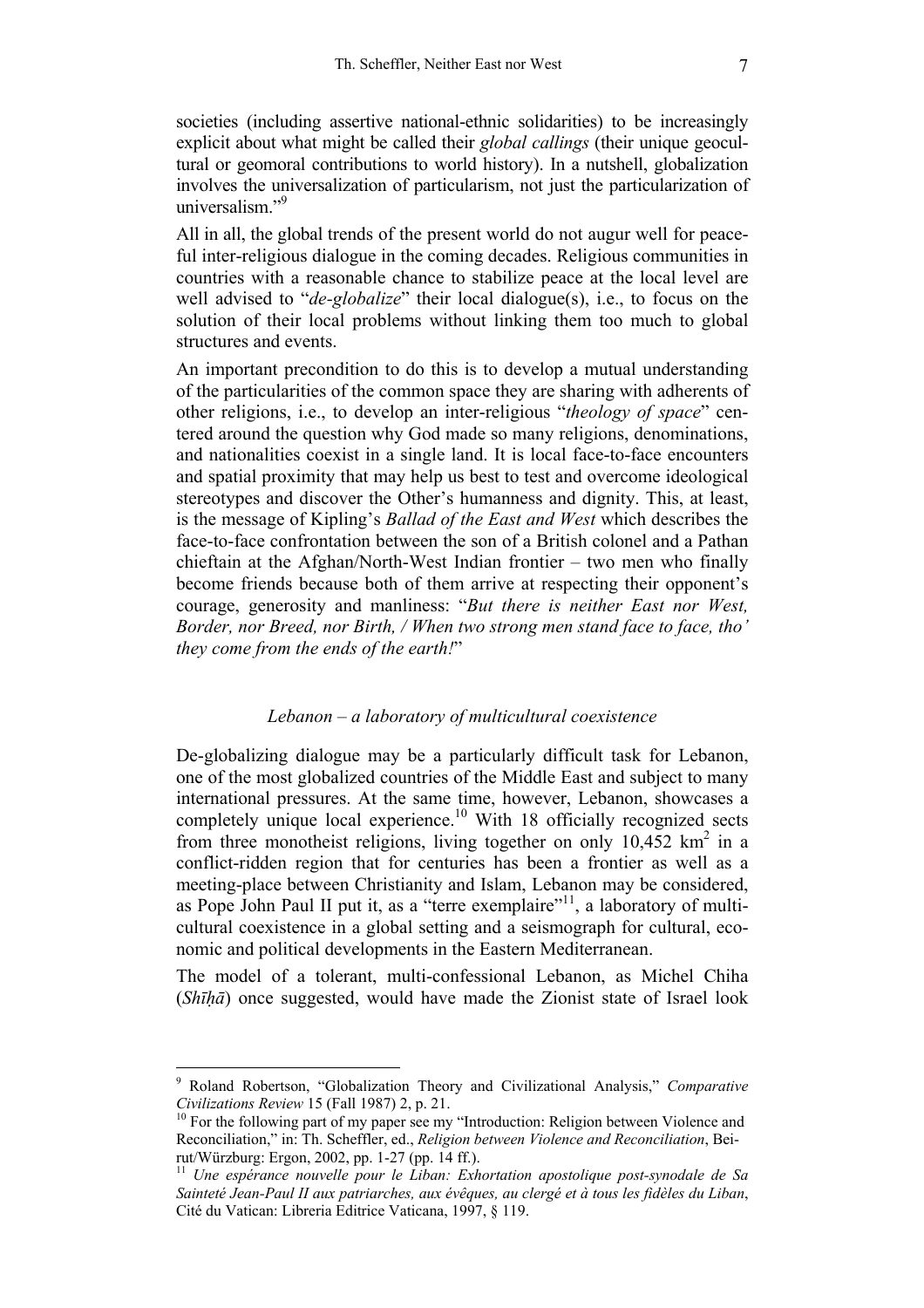like an anachronism.<sup>12</sup> According to Chiha (1891-1954), Lebanon, conceived as a "country of associated confessional minorities"13, seemed to be obliged by its very nature to develop the mental and political virtues of tolerance and freedom that fitted best its liberal and cosmopolitan economy.<sup>14</sup>

### *Inter-religious dialogue: secular and ecclesiastic dimensions*

However, even Chiha seemed not entirely convinced that *religious* leaders, clergymen and *'ulamā'*, would be the right persons to build that multiconfessional model society. In Chiha's view, the main locus of interconfessional association should be a secular *Parliament*, a national "assembly as a place of encounter and union of the communities, designed for the common control of political life". He continued: "If you are suppressing the assembly you will inevitably shift the debate to the sanctuary or into its shadow, and to the same degree you will delay the formation of civil society."15 Obviously, Chiha had not too much confidence in the civilizing qualities of "sanctuaries". The "sanctuary" (meaning: the church, the mosque, the synagogue) was seen as a place of seclusion, as a refuge, not as a place of deliberating with the "other".

In fact, one of the weak points of Lebanon's confessionalist system before the war was the fact that trans-confessional interaction between the country's *secular* elites was much more developed and institutionalized than communication between its respective *clergies*. There was the Chamber of Deputies and – on the cultural-intellectual level – the *Cénacle libanais* (1946-1974) as a regular meeting-place for the secular elites. Comparable national forums on the side of the clergies did not exist.

The "*First Muslim-Christian Convocation*", held at Bhamdoun (April 22- 27, 1954), is often praised as the first step to Muslim-Christian dialogue.<sup>16</sup> But a closer look at the proceedings of that conference shows that the project had not grown out of inner-*Lebanese* discussions. Sure, already at that time, we see the young Ghassan Tuéni playing a most active role in that conference; but according to one of its conveners, Garland Evans Hopkins, a Methodist churchman and vice-president of the "American Friends of the Middle East," the idea to launch the Muslim-Christian convocation was born during a conversation he had had in the palace of the King of Libya in early 1952 (i.e., shortly before the Egyptian Revolution).<sup>17</sup> By and large, the whole project was suspected to be a brainchild of global Cold War strategy and had to be given up a few years later.

<sup>&</sup>lt;sup>12</sup> Cf. Michel Chiha, "Lebanon in the World" [1951], in: idem, *Lebanon at Home and Abroad* [1966], Beirut: Fondation Chiha, 1994, p. 130.

<sup>&</sup>lt;sup>13</sup> Chiha, *Liban d'aujourd'hui* [1942], Beirut: Fondation Chiha, 1994, pp. 59, 67.<br><sup>14</sup> Cf. Chiha, *Propos d'économie libanaise* [1965], Beirut: Fondation Chiha, 1994, 9, 48-51.<br><sup>15</sup> Chiha, *Liban d'aujourd'hui*, loc. c

*vaux et Jours*, no. 59, 1997, pp. 31-47 (p. 32 f.); Augustin Dupré la Tour s.j. et Hisham Nashabé (eds.), *Déclarations communes Islamo-Chrétiennes, 1954c.–1995c / 1373h.– 1415h. : Textes originaux et traductions françaises*, Beirut: Dar el-Machreq, 1997, pp. 11- 16.

<sup>17</sup> *The Minutes of the First Muslim-Christian Convocation, Bhamdoun, Lebanon, April 22- 27, 1954*, n.p. [New York]: Continuing Committee on Muslim-Christian Cooperation, n.d. [1955 ?], pp. 29-30.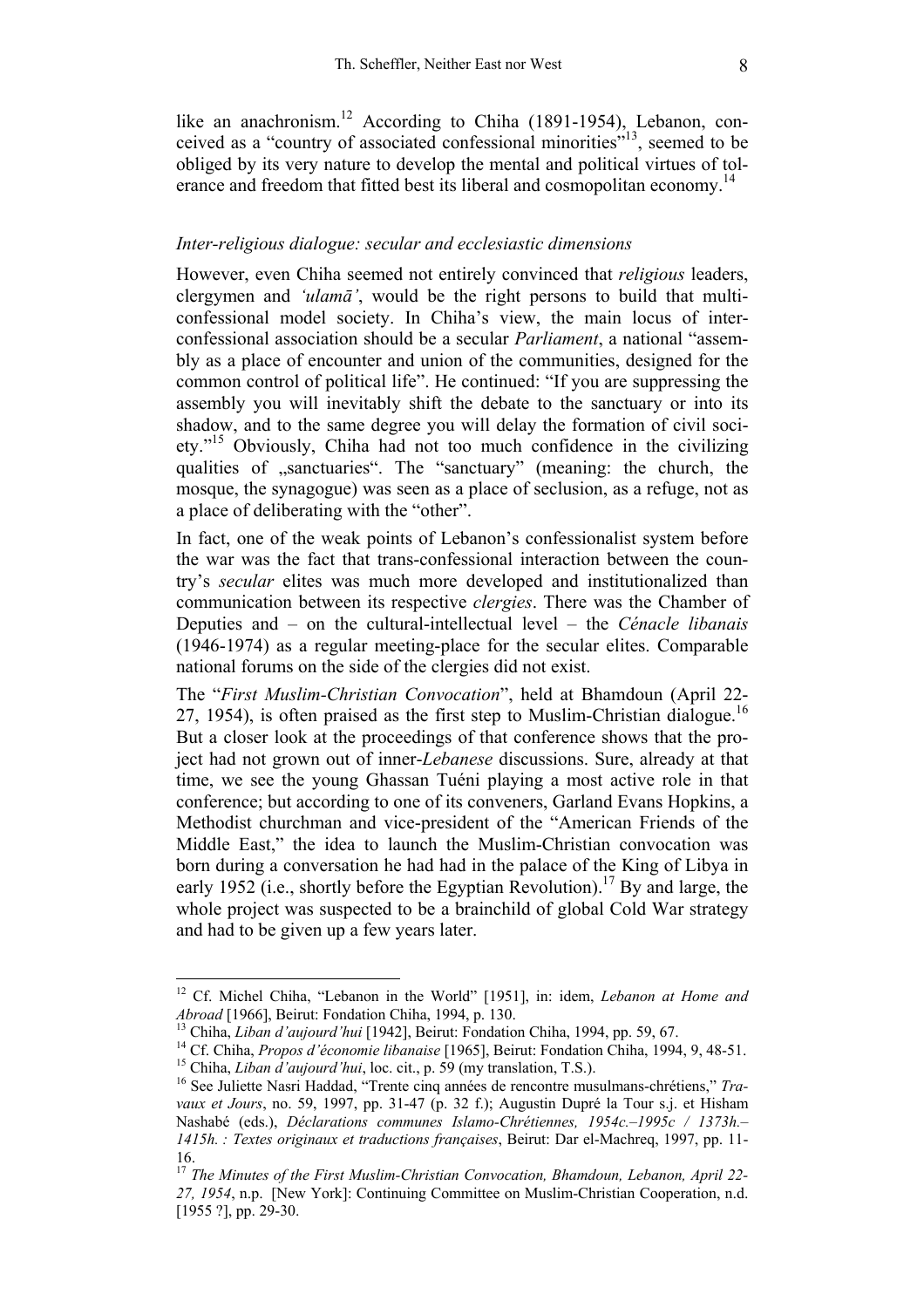Another important step towards Muslim-Christian dialogue in Lebanon barely displayed its genuine religious dimensions: On October 23, 1959, President Fu'ād Shihāb (r. 1958-62), upon consultation of Mgr Jean Maroun, then Lebanon's delegate at the UNESCO, commissioned a French Dominican priest, the Reverend Père Louis-Joseph Lebret (1897-1966), an outstanding pioneer of Catholic development theory and practice, and his Institute for Research and Training in Development, commonly known as IRFED (*Institut International de Recherche et de Formation en vue du Développement integral et harmonisé*), to undertake a systematic survey of Lebanon's socio-economic potential and deficits in order to prepare a comprehensive development plan for Lebanon.<sup>18</sup> Between 1960 and 1964, a team of IRFED specialists worked in Lebanon and finally came up with a three volumes report.<sup>19</sup> The IRFED report was the first systematic study of social and regional disparities undertaken in Lebanon; and it focused on the needs of the socially most disadvantaged regions: the South, the Bekaa, Sidon, and Tripoli, i.e., regions which are mainly populated by Shiites and Sunnis. Apart from its thought-inspiring effect on young Lebanese intellectuals, the IRFED mission was an enlightened, yet low key Christian contribution for redrawing the social balance in Lebanon in favor of its disadvantaged Muslim population.

On the level of religious leaders, however, inter-religious dialogue before the war was mainly the concern of a few far-sighted and committed individuals such as Metropolitan Georges Khudr (b. 1923) and Imam Mūsā al-Sadr (1928-78). It was not before 1993 that a permanent "National Muslim-Christian Committee for Dialogue" (*al-lajnah al-wataniyyah al-islāmiyyah al-masīhiyyah li-l-hiwār*) was founded in which the religious heads of the country's main Muslim and Christian sects are represented. The Committee takes position on numerous issues of national interest. Its activities are broadly reported in the Lebanese press. In postwar Lebanon, problems of Muslim-Christian dialogue also receive a lot of scholarly and theological attention in Lebanon, and some of the country's academic institutions are primarily devoted to the promotion of Muslim-Christian mutual understanding, most notably the *Institut d'Etudes Islamo-Chrétiennes*, founded in 1977/1980 at the Université Saint-Joseph, Beirut, and the *Center for Christian-Muslim Studies*, founded in 1995 at the Greek-Orthodox University of Balamand.

It remains an open question to what degree the open-minded individuals participating in these inter-religious dialogue initiatives are representing the real state of mind of the communities they come from or whether their much-publicized dialogue activities are just concealing the inertia of the "rest" of their co-religionists.

Nevertheless, despite the scars and wounds left by the civil war, Lebanon's religious leaders, in my opinion, are in a much better position to manage local inter-religious dialogue than religious leaders in many other countries:

<sup>&</sup>lt;sup>18</sup> Cf. Boutros Labaki, "Dans un Liban qui panes ses plaies, la pensée de L.-J. Lebret omniprésente", in: *L'Économie humaine et la dynamique du développement à l'heure de la mondialisation, Actes de la rencontre organisée par Les Amis du Père Lebret, Centre L.-J. Lebret, IRFED, Economie et humanisme, … Paris, 13 novembre 1998*, Paris: Centre l.-J. Lebret, 1999, pp. 43-45.

<sup>19</sup> *Besoins et Possibilités de Développement Du Liban: Étude préliminaire, Mission IRFED, Liban, 1960-1961*, 3 vols., Beirut: Republique Libanaise, Ministère du Plan, 1960-1961.